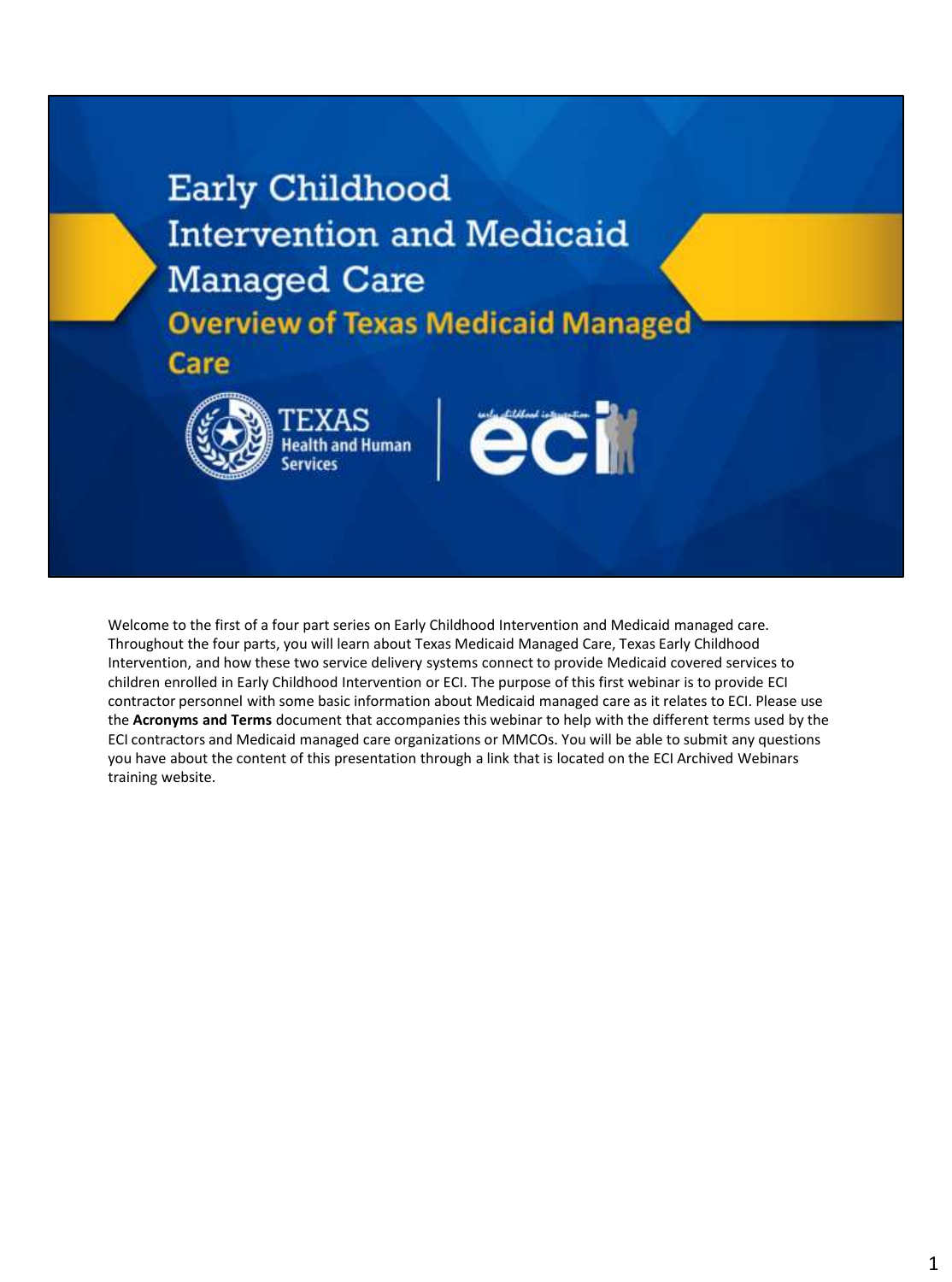

As a result of this presentation, you will be able to:

- compare the role of Medicaid managed care organizations (MMCOs) and the Texas Medicaid & Healthcare Partnership (TMHP);
- identify the responsibilities of MMCOs; and
- evaluate within your program which typical managed care mechanisms do not apply to ECI services.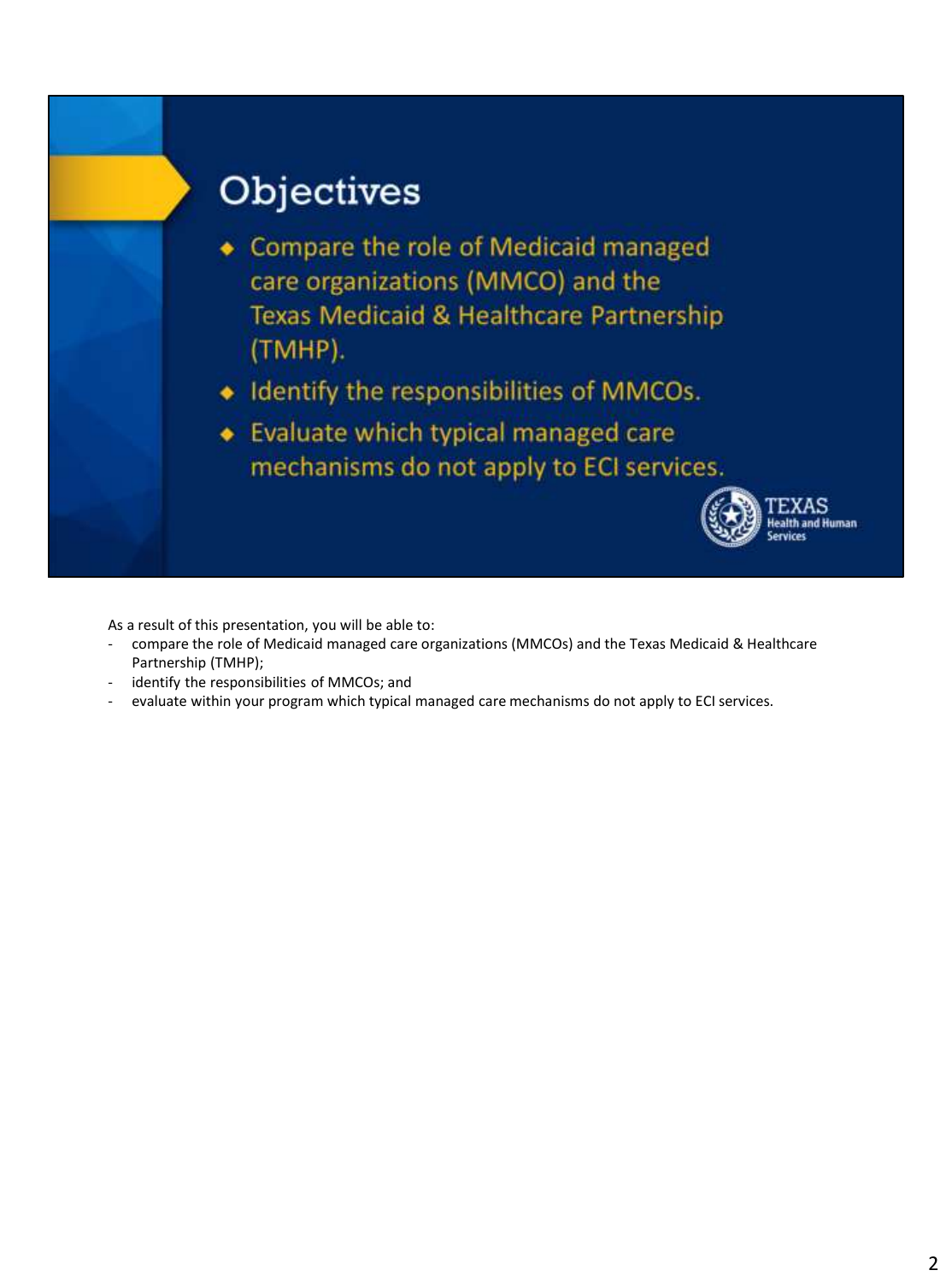

To be able to understand the differences between MMCOs and TMHP, we first need to explain Medicaid. Medicaid is health insurance that is jointly funded by the state and federal governments. Medicaid provides health coverage for some low-income people, families and children, pregnant women, the elderly, and people with disabilities. The Health and Human Services Commission (HHSC) is the single state agency for the State of Texas. HHSC has chosen to operate two health care delivery systems for Medicaid covered services. The first is the original system which is referred to as Traditional Fee-for-Service Medicaid. The second approach, Medicaid managed care, began in 1993 and now provides the majority of Medicaid services to the majority of Medicaid beneficiaries. Currently 3.4 million Medicaid beneficiaries are members of Medicaid managed care. 500,000 beneficiaries are not a member of a Medicaid managed care.

Let's take a few minutes to explore fee-for-service Medicaid.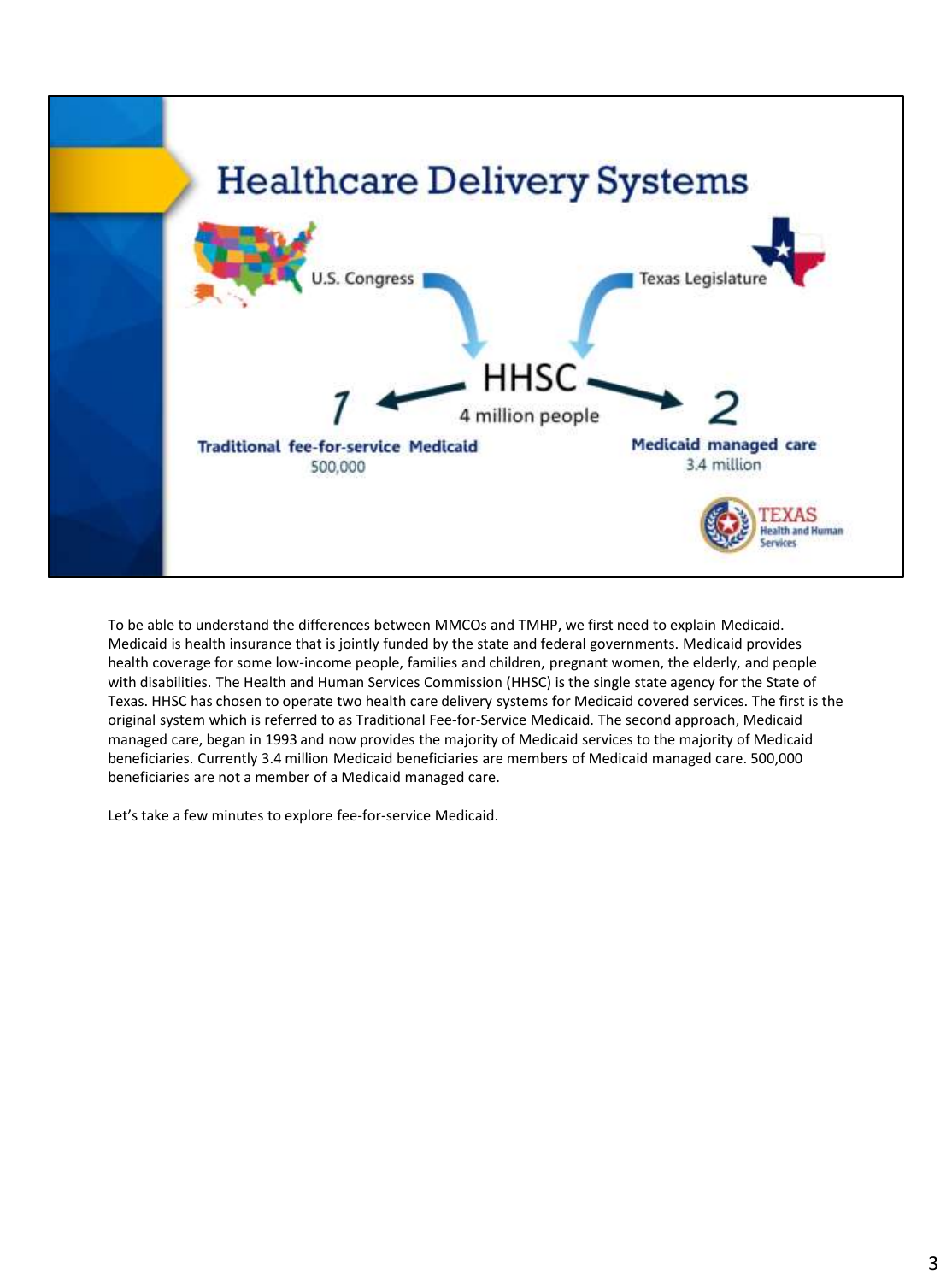

In traditional fee-for-service Medicaid, services are paid to the provider by HHSC. HHSC determines the service prior authorization processes and state's reimbursement rates or fee schedule. HHSC contracts with TMHP to perform a number of administrative functions for HHSC such as verifying service authorizations, processing claims, and performing audits, as directed by HHSC. So while the provider may be interacting with TMHP, they are really doing business with HHSC.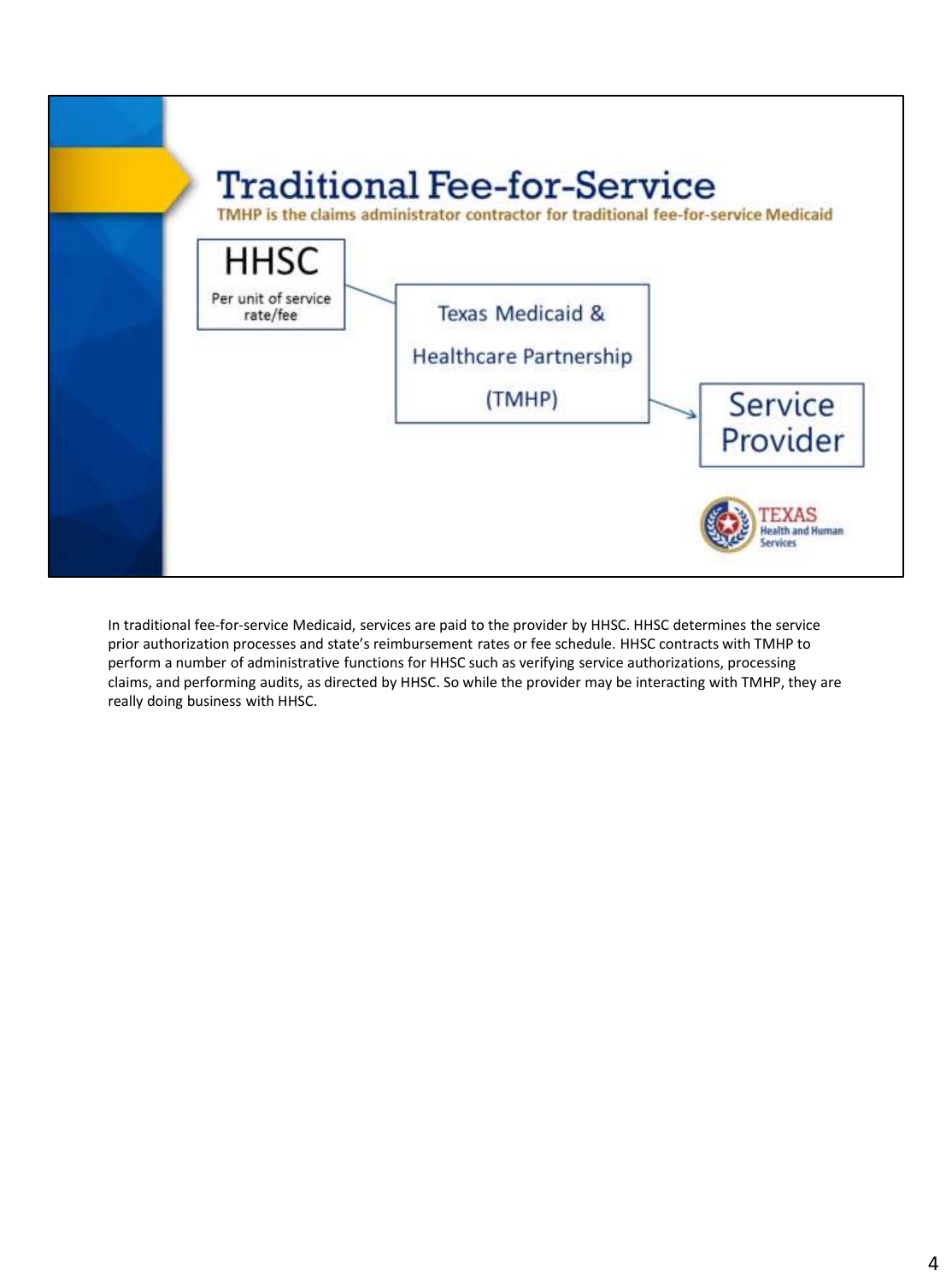

In Medicaid managed care, however, the provider is doing business with a managed care organization or MCO. In a managed care healthcare delivery system, the MCO uses techniques and concepts that reduce unnecessary health care costs through a variety of mechanisms. An MCO provides healthcare through a network of healthcare providers that satisfy the MCOs credentialing standards to ensure the delivery of quality cost-effective care. The MCO also uses prior authorization processes that reduce waste and ensure services are provided in the most appropriate setting. A single MCO may offer a number of different insurance products such as one product for Medicaid beneficiaries who are enrolled in STAR, a second product for Medicaid beneficiaries enrolled in STAR PLUS, a third product for CHIP beneficiaries, and a fourth commercial product that can be purchased by individuals or employers. This fourth option is also referred to as private insurance since it is not funded with public or governmental dollars. Even though all four of these products are available from one MCO, the covered services, provider network, prior authorization processes, reimbursement rates, and appeals process are going to differ across products.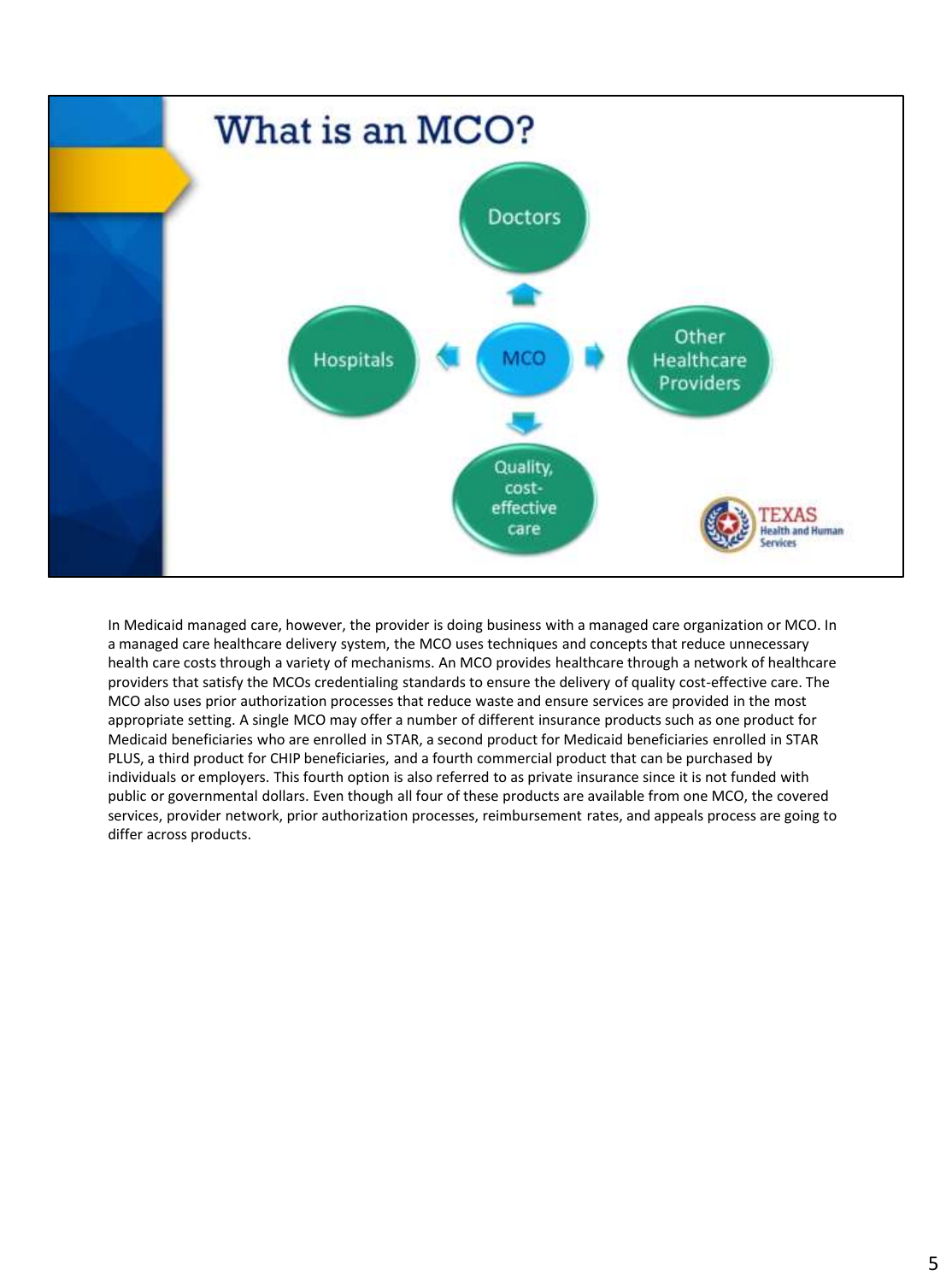

In this webinar series the term Medicaid managed care organizations or MMCOs is used to differentiate the MCOs' Medicaid product from the MCOs' other non-Medicaid products. In Medicaid managed care HHSC does not pay the service provider. In Medicaid managed care, HHSC pays the MMCO a capitated rate for each Medicaid beneficiary enrolled with that MMCO. This rate is referred to as per member per month or PMPM. The contract between HHSC and the MMCO identifies the services for which the MMCO is financially responsible. These services are referred to as being carved-in to managed care or capitated services. Service providers must submit their claims for capitated services to the MMCO. On the other hand, Medicaid services that are not within the MMCO's capitation are referred to as carved-out of managed care or non-capitated services. Since HHSC is financially responsible for the non-capitated services, claims for these services must be submitted to TMHP. A single Medicaid managed care member may receive Medicaid services through both Traditional fee-for-service Medicaid and Medicaid managed care. Children enrolled in ECI are a good example of this.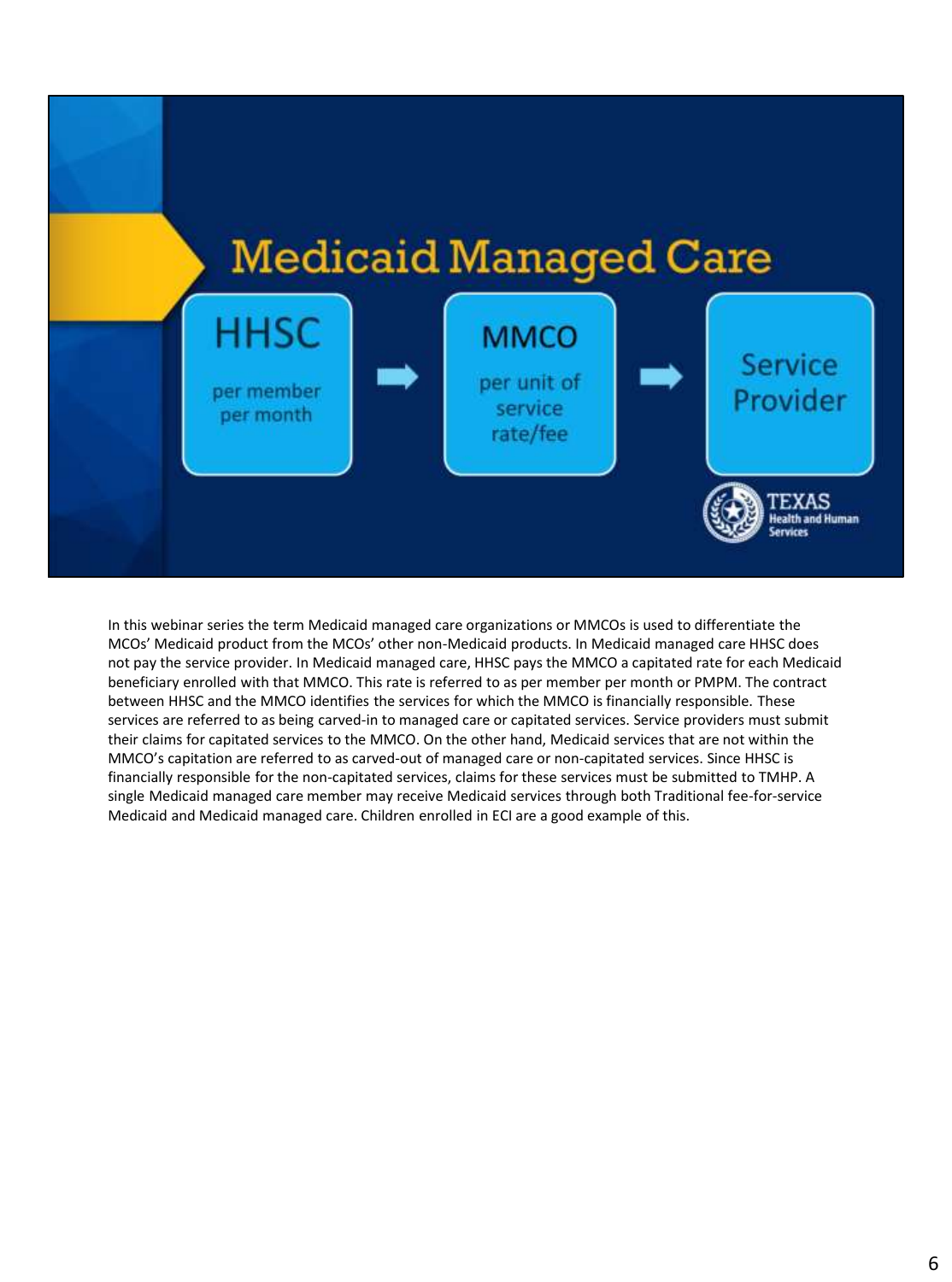

Some of the Medicaid covered services provided by ECI contractors are capitated, meaning the MMCOs are responsible for reimbursement, and claims are submitted to the MMCOs. The MMCOs and service providers are expected to negotiate the rate of reimbursement. The MMCOs can reimburse at a rate lower than HHSC's to control costs or higher than the state's rate to incentivize best practices. The capitated ECI services include: Counseling, nutrition services, occupational therapy, physical therapy, speech therapy, and psychological services.

Some of the Medicaid covered services provided by ECI contractors are non-capitated, meaning HHSC is responsible for reimbursement, and claims are submitted to TMHP, even if the child is enrolled in Medicaid managed care. HHSC sets the rate for non-capitated services and federal regulations require the rate to be the same across the state. The non-capitated ECI services are: Targeted case management and specialized skills training.

There is a third group of services provided by ECI contractors that are not covered by Medicaid. Examples are family education, nursing services, and social work services.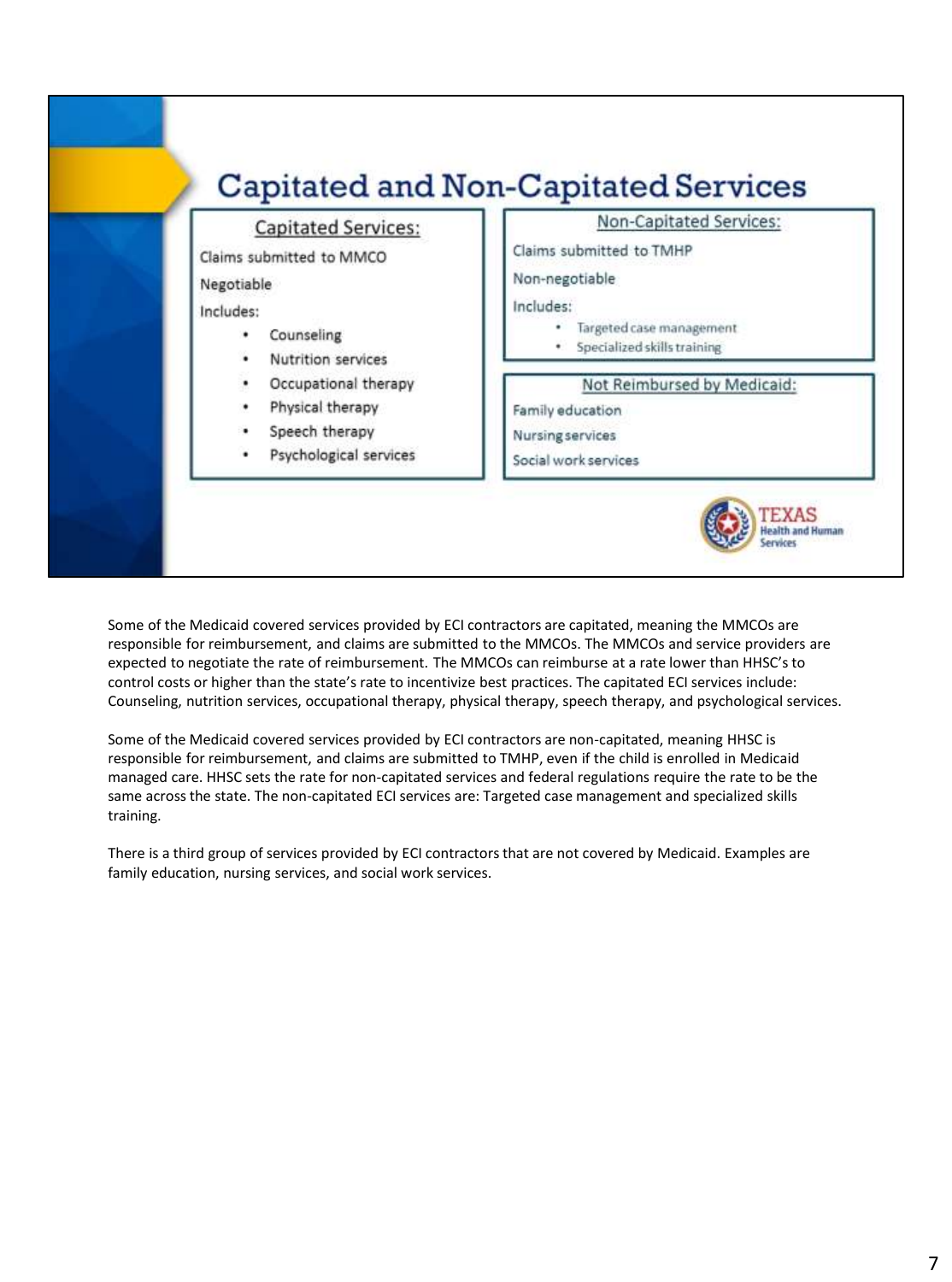

HHSC has set a number of goals for Medicaid managed care in the State of Texas. These goals include: A service delivery system that establishes a medical home for Medicaid clients through a primary care physician or PCP. The PCP coordinates care and provides referrals to specialty services, when needed. The coordinated care provided through the managed care service delivery system: emphasizes preventive care and early intervention; improves access to care; ensures appropriate utilization of services; improves client and provider satisfaction; improves health outcomes; quality of care and cost effectiveness; and promotes care in the least restrictive and most appropriate setting.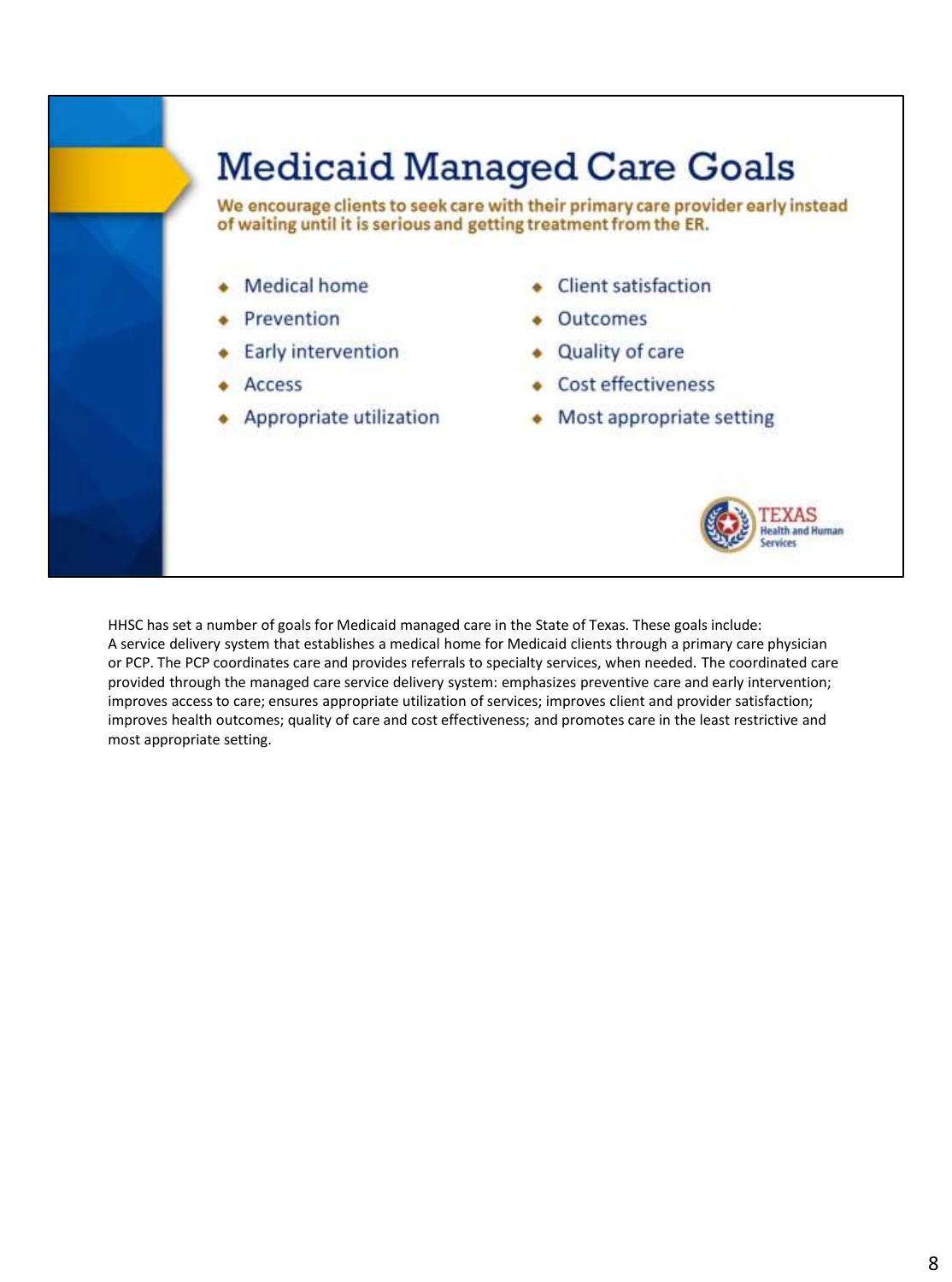

The MMCO is required to manage the healthcare of Medicaid beneficiaries in the MMCO's designated service delivery area. Therefore the family will have to change MMCOs if they move out of the MMCO's service area. A single MMCO may offer a variety of Medicaid managed care products in a variety of service areas such as STAR in Dallas and Lubbock, and STAR Kids in San Antonio. The state requires a minimum of two MMCOs in each service area for STAR, STAR PLUS, and STAR Kids. While the Medicaid beneficiary may not be able to choose whether or not they are in managed care, the beneficiary does have the right to choose their MMCO.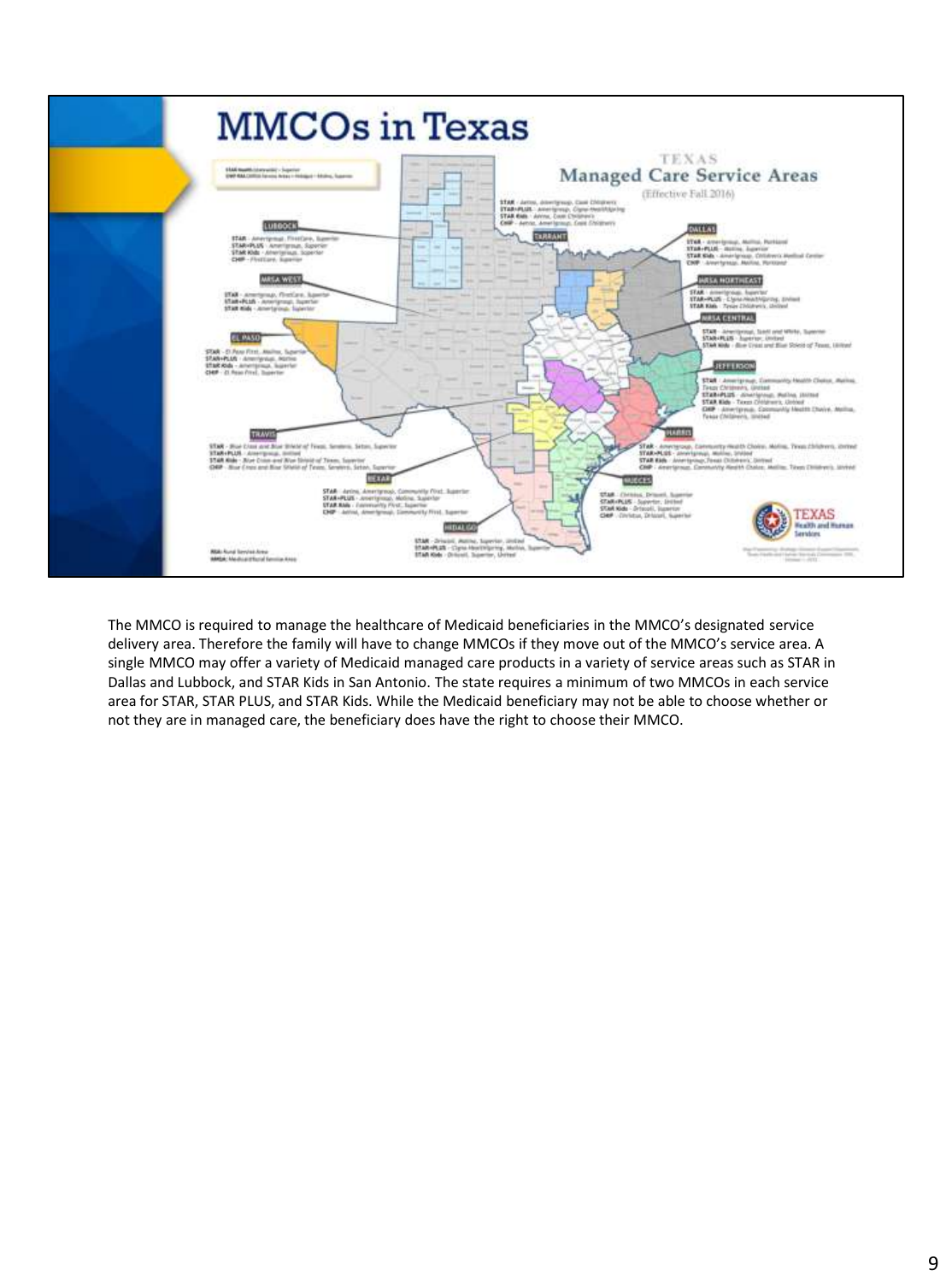# **MMCO** contract with HHSC https://hhs.texas.gov/services/health/medicaid-and-chip/providerinformation/managed-care-contracts-and-manuals

- Must pay for all capitated services for people enrolled with them
- Must follow state's benefit limits and exclusions
- May offer extra services



HHSC's contract with the MMCOs is posted on HHSC's website. (https://hhs.texas.gov/services/health/medicaid[and-chip/provider-information/managed-care-contracts-and-manuals\) Under](https://hhs.texas.gov/services/health/medicaid-and-chip/provider-information/managed-care-contracts-and-manuals) this contract the MMCOs are financially responsible for and must pay for all medically necessary state plan services that are included in the managed care capitation. MMCOs are required to follow the benefit limits and exclusions as identified in the Texas Medicaid Provider Procedures Manual or TMPPM. For example, in the ECI section of the TMPPM it states that co-visits are allowed and speech therapy does not require a prescription.

The MMCOs may offer value-added services. Value-added services are usually services that improve health outcomes and motivate individuals to select that MMCO over other MMCOs. Examples of possible value-added services are respite, vision services in addition to what is required in the Medicaid state plan, and health and wellness services like weight reduction classes.

The federal government requires HHSC to continually monitor the MMCOs to ensure the MMCOs are successful in creating a more efficient and effective service delivery system than traditional fee-for-service Medicaid.

The MMCOs' responsibilities are limited to a service delivery area based on their contract with HHSC. The MMCOs are required to have a customer service representative in each geographical area and provide a medical home or gatekeeper through a primary care physician (PCP). The PCP coordinates care and approves referrals for specialty providers, when needed .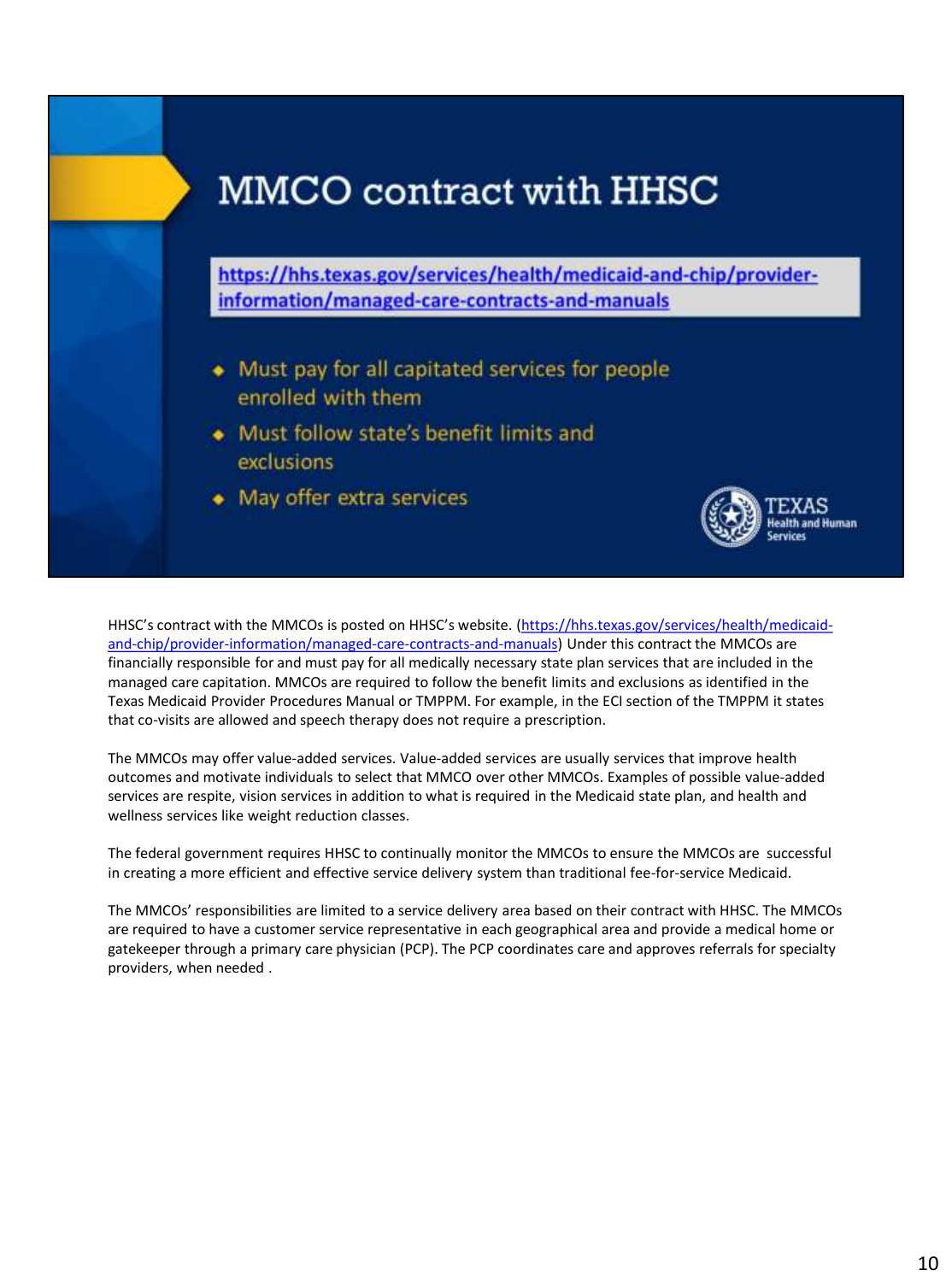

The MMCO's contract with the state requires the MMCO to have a provider service representative in each service delivery area to assist service providers. MMCOs must contract with and credential the service providers within their network. Since the MMCO is financially responsible for paying for all medically necessary capitated services while also obtaining the managed care goals listed previously, the MMCOs are allowed to implement the business processes that they have found are the most effective and efficient. These processes including forms, service provision contract content, provider credentialing, prior authorization, appeals, and rates. Therefore service providers will see variation across MMCOs and MMCO products. Since the MMCOs are allowed to set up their own processes, the MMCOs are required to train service provider claims staff as needed or requested.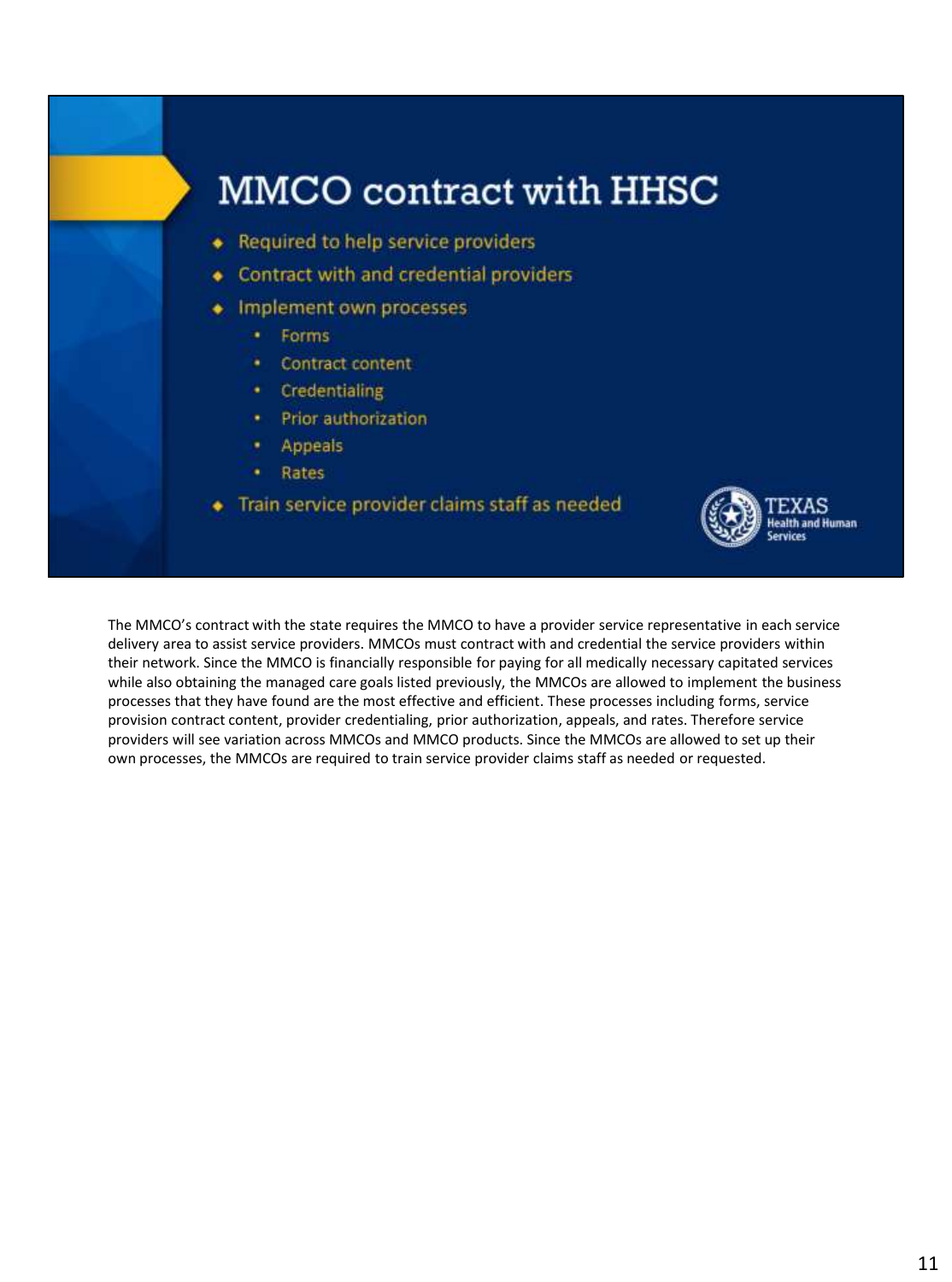

The federal government requires HHSC to continually monitor the MMCOs to ensure the MMCOs are successful in creating a more efficient and effective service delivery system than the Traditional fee-for-service Medicaid. The managed care contracts posted on the HHSC website include the potential consequences the MMCO will face if the MMCO fails to meet the goals established by HHSC. Here are a few examples:

HHSC may assess up to \$5,000 for the first quarter the MMCO falls below the performance standards. HHSC may assess up to \$25,000 per quarter for each additional quarter.

MMCOs are required to pay 98 percent of all clean claims received within 30 days, and 99 percent within 90 days. MMCOs are subject to liquidated damages if the MMCO does not pay providers interest of 18 percent for clean claims unadjudicated beyond the 30-day deadline. HHSC may assess up to \$1,000 per claim if the MMCO fails to pay interest timely.

MMCOs are also limited to the amount of profit the MMCO can retain. The percent of profit the MMCO may retain or must give to the state is detailed in the MMCOs' contract with HHSC and is posted on the HHSC website. [\(https://hhs.texas.gov/services/health/medicaid-and-chip/provider-information/managed-care-contracts-and](https://hhs.texas.gov/services/health/medicaid-and-chip/provider-information/managed-care-contracts-and-manuals)manuals)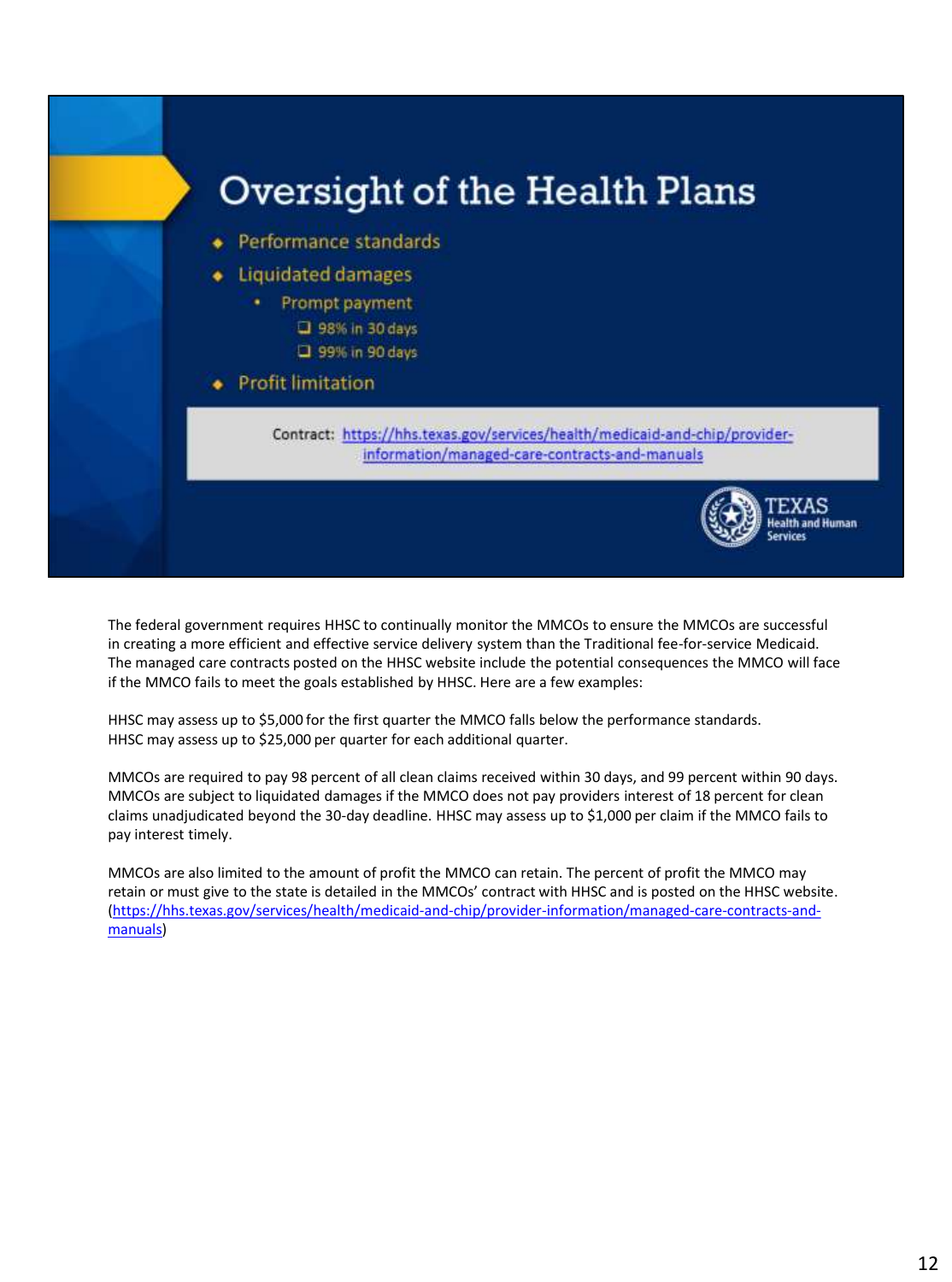

Now let's go into some of the state's Medicaid managed care products in a bit more detail. We'll limit our journey to the three Medicaid managed care delivery systems that reimburse services provided by ECI contractors. Those are STAR, STAR Health, and STAR Kids. Detailed information about all of the state's managed care products is available on the HHSC website. [\(https://hhs.texas.gov/services/health/medicaid-chip/medicaid-chip-programs](https://hhs.texas.gov/services/health/medicaid-chip/medicaid-chip-programs))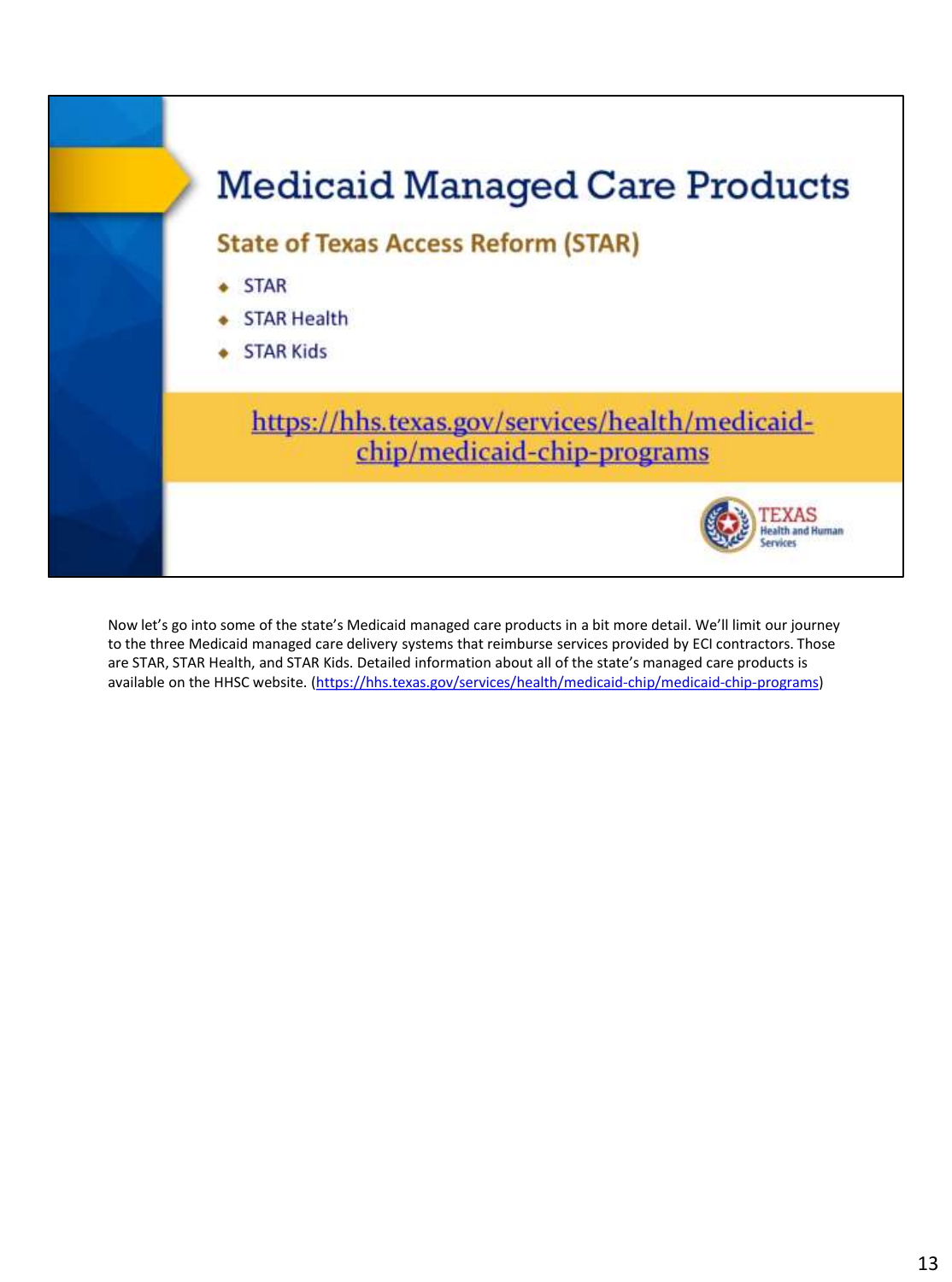

STAR is a Medicaid managed care service delivery system for pregnant women, newborns, and children with limited income. STAR pays for primary care, acute care, and pharmacy services. Acute care services include doctor's visits, home health, medical equipment, lab, x-ray, and hospital services. STAR benefits include all of the benefits of traditional fee-for-service Medicaid plus the following: a primary care physician to provide a medical home and care coordination, unlimited prescriptions, unlimited medically necessary days in a hospital, and valueadded services.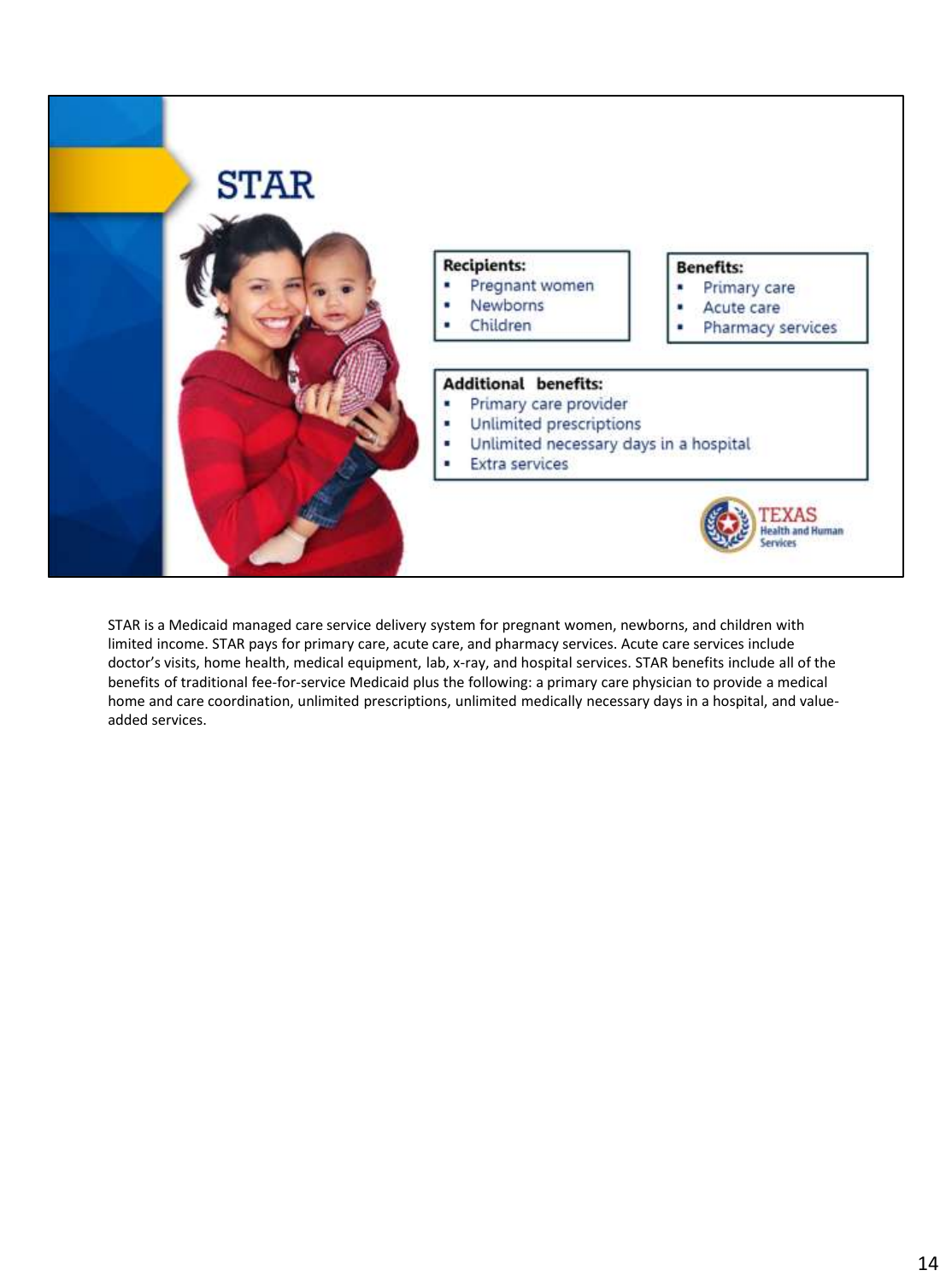

STAR Health is the managed care service delivery system for children and adolescents who are in foster care and kinship care and young adults who are in or were in foster care and kinship care. STAR Health provides reimbursement for physical, dental, vision, and behavioral healthcare, medications, and personal care services. HHSC contracts with a single MMCO to manage STAR Health across the entire state. Key to care coordination is the STAR Health Passport, a web-based electronic health information system that serves as a repository of medical information for each child in Texas' foster care system.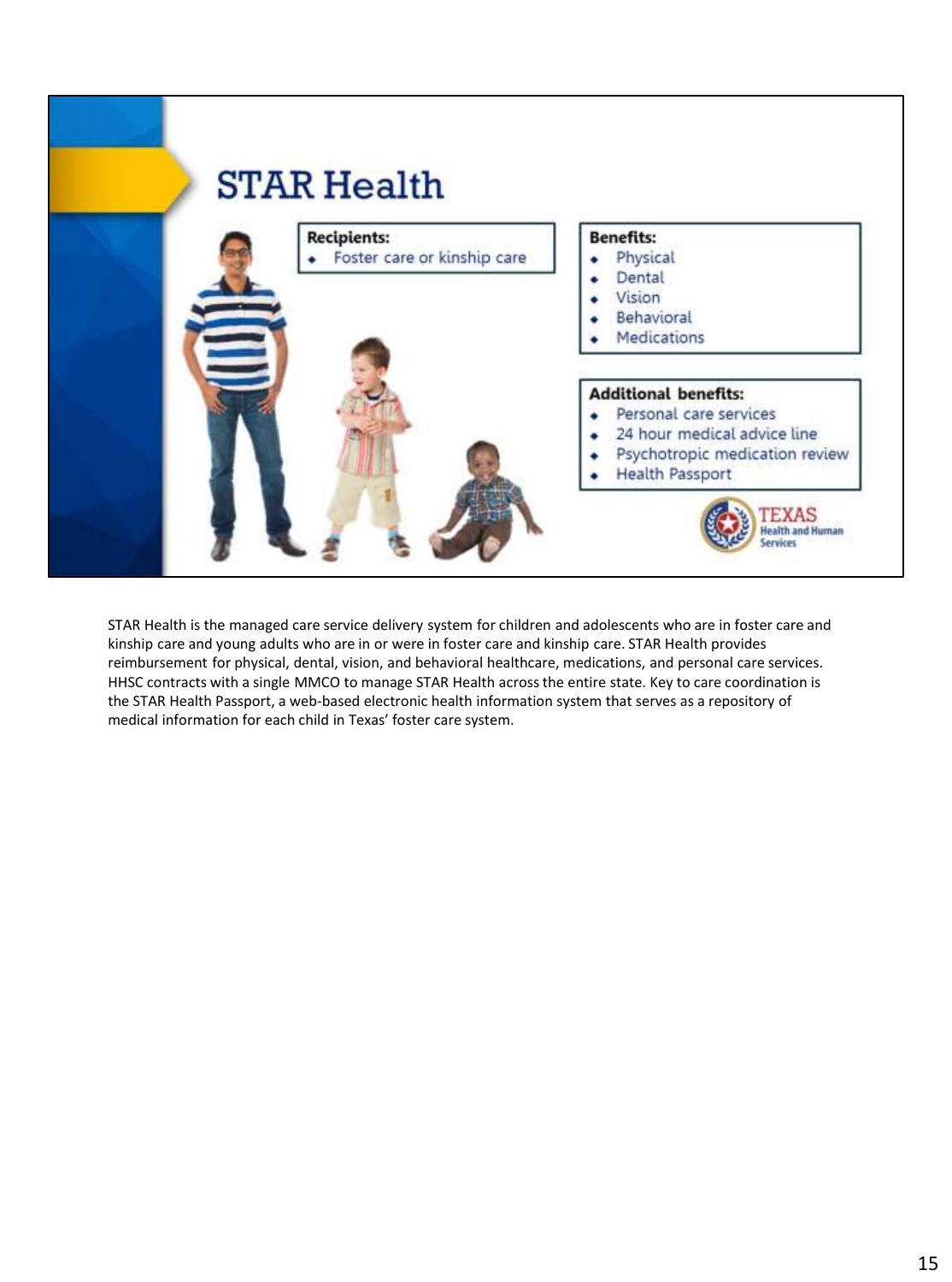

STAR Kids is for children and youth age 20 and younger who meet at least one of the following:

- Receive Supplemental Security Income
- Receive SSI and Medicare
- Receive services through the Medically Dependent Children Program waiver
- Receive services through the Youth Empowerment Services waiver

- Live in a community-based intermediate care facility for individuals with an intellectual disability or nursing facility

- Receive services through a Medicaid Buy-In program or
- Receive services through any of the following Medicaid waiver programs
	- Community Living Assistance and Support Services
	- Deaf Blind with Multiple Disabilities
	- Home and Community-based Services
	- Texas Home Living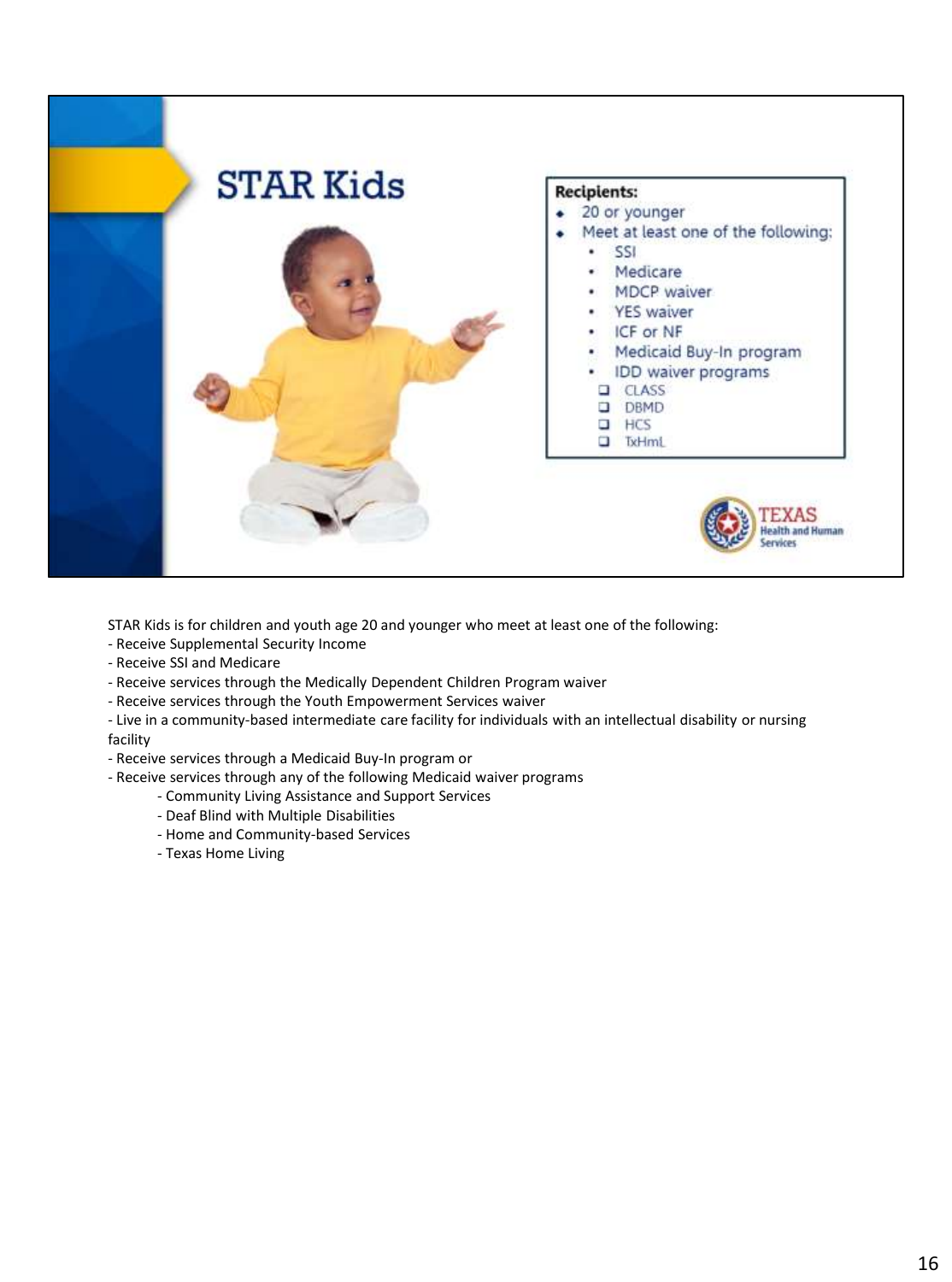

The STAR Kids service delivery system pays for state plan acute care and long-term services and supports such as private duty nursing, personal care services, and Community First Choice. Additional benefits include a comprehensive needs assessment, service plan development, Medically Dependent Children's Program waiver services, and transition planning.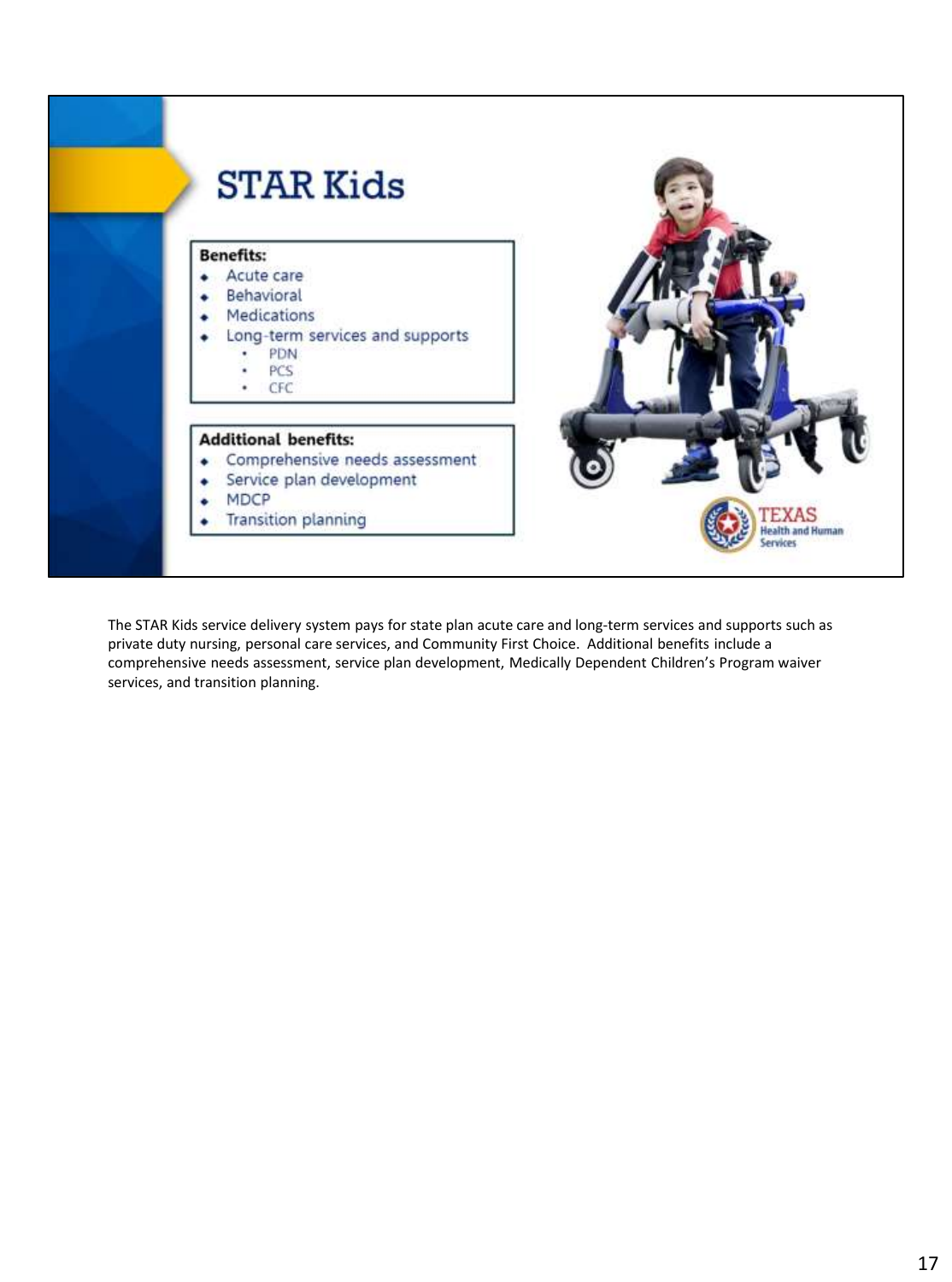#### **Member with Special Healthcare Needs (MSHCN)**

- Direct access to specialty care provider
- Offer service management
- Develop a service plan
- **Establish relations with ECI contractors**
- Include IFSP information
- Coordinate capitated services and authorizations
- Coordinate non-capitated services
- Update the service plan



For all three of the managed care products, the MMCOs are required to designate children enrolled in ECI as a Member with Special Healthcare Needs. This designation requires the MMCOs to develop a seamless package of care in which primary, Acute Care, and specialty service needs are met. This includes:

- Provide the member with direct access to a specialty care provider
- Offer service management and develop a service plan to meet the member's short and long-term needs and goals
- Attempt to establish relationships with programs and community organizations including ECI contractors
- Enlist the involvement of community organizations that may be important to the health and wellbeing of members
- With the consent of the member's parent, include key information from the ECI Individualized Family Services Plan in the development of the service plan
- Include in the service plan information regarding non-covered services, such as non-capitated services, community resources, and how to access affordable, integrated housing
- Coordinate capitated services and authorizations to prevent duplication
- Implement a systematic process to coordinate non-capitated healthcare services
- Update the service plan at least annually or more frequently upon identifying changes in the member's health condition or at the parent's request.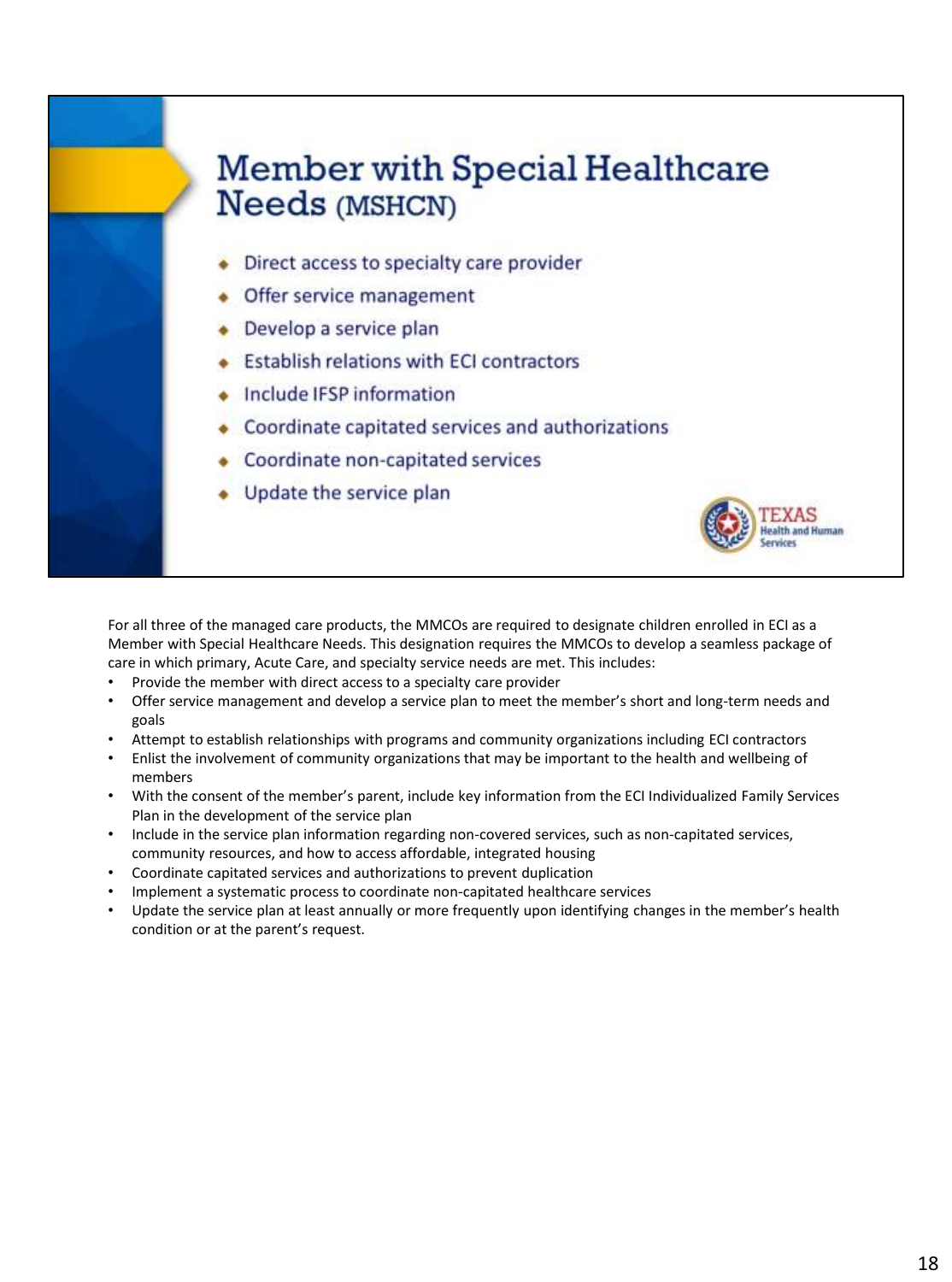

The MMCOs' contracts require a number of special considerations for ECI in addition to the designation of MSHCN. Let's take a moment to look at some of these special considerations.

One of the standard managed care mechanisms used is limiting the provider base. For ECI contractors the phrase, "sorry, our provider network is full" does not apply. Since the ECI contractors' service areas do not overlap, the MMCO must contract with all of the ECI contractors in the MMCO's service delivery area. Failure to contract with every ECI contractor would create a geographical gap in service provision.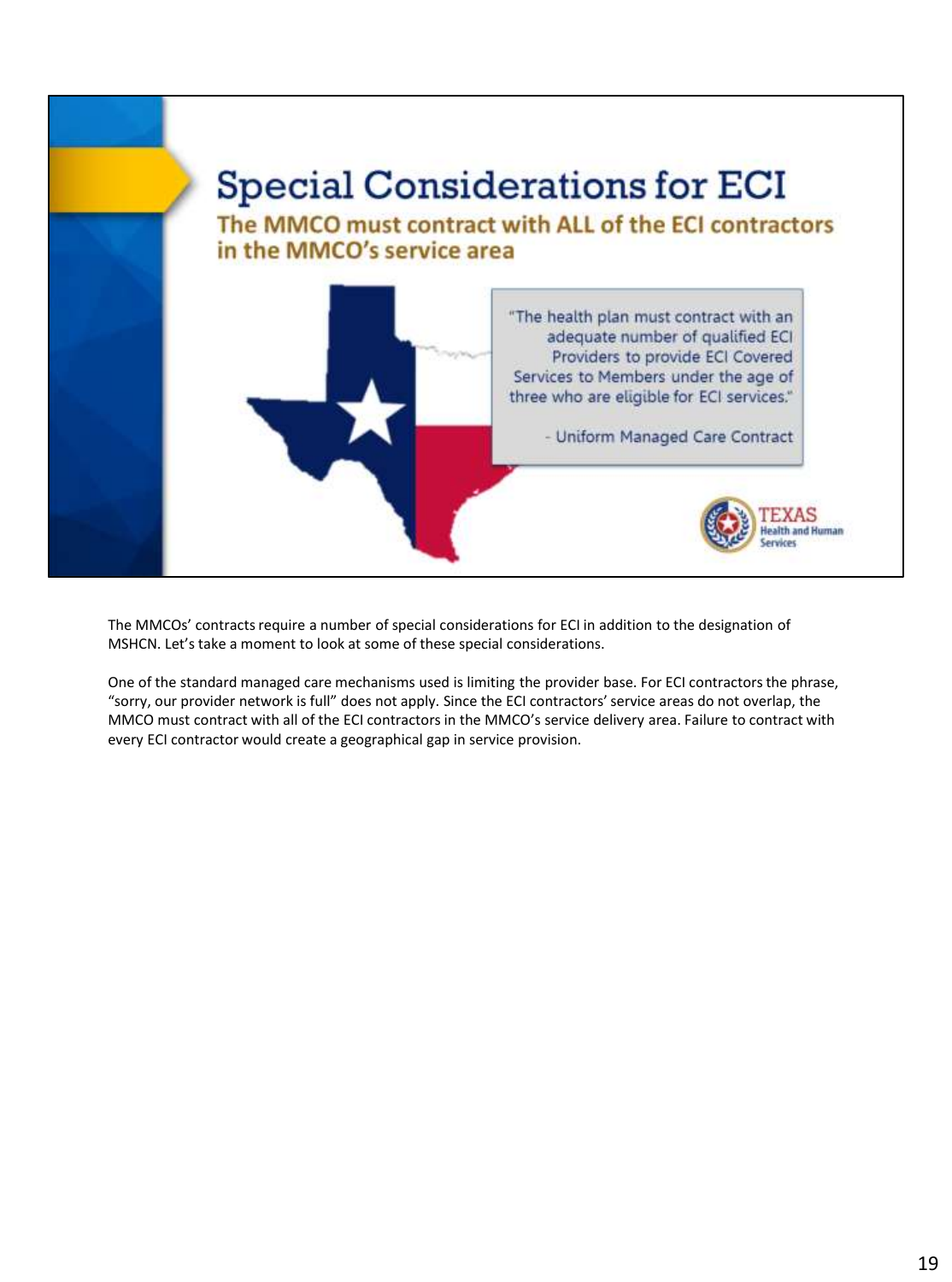

Another standard managed care mechanism used is to require the service provider to obtain prior authorization from the MMCO before services can be provided. MMCOs cannot require prior authorization for evaluations or capitated services provided by an ECI contractor.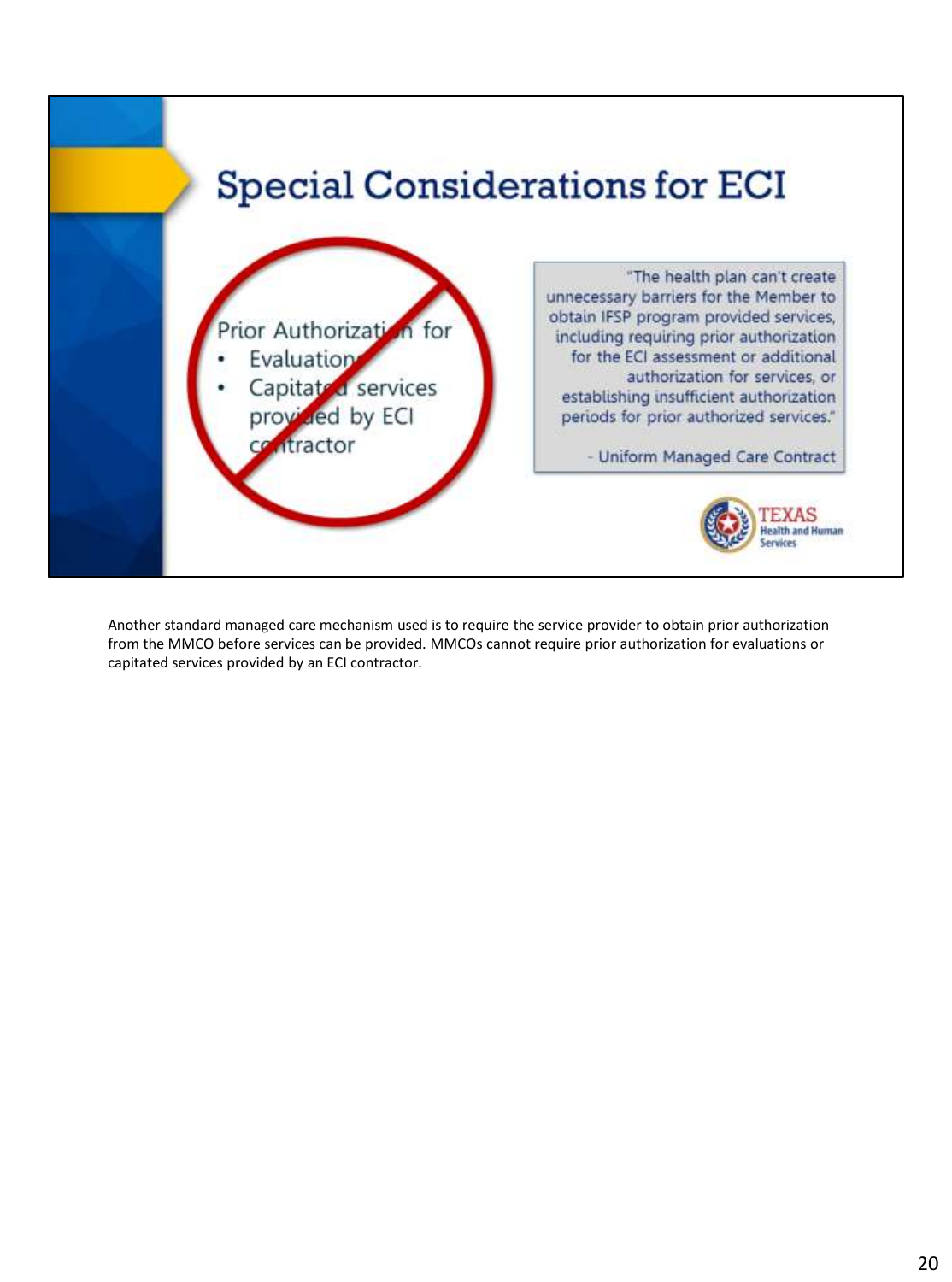### **Special Considerations for ECI**

"The IFSP will serve as authorization for program-provided services, and the health plan must require, through contract provisions with the Provider. that all Medically Necessary health and Behavioral Health program-provided Services contained in the Member's IFSP are provided to the Member in the amount, duration, scope and service setting established by the IFSP."

- Uniform Managed Care Contract

For Medicaid reimbursement, the IFSP Services Pages are the authorization for services provided by the ECI contractor. While the MMCO may require the ECI contractor (with parental consent) to send the IFSP Services Pages to the MMCO, the MMCO may not require additional authorization nor modify the frequency or intensity indicated on the IFSP.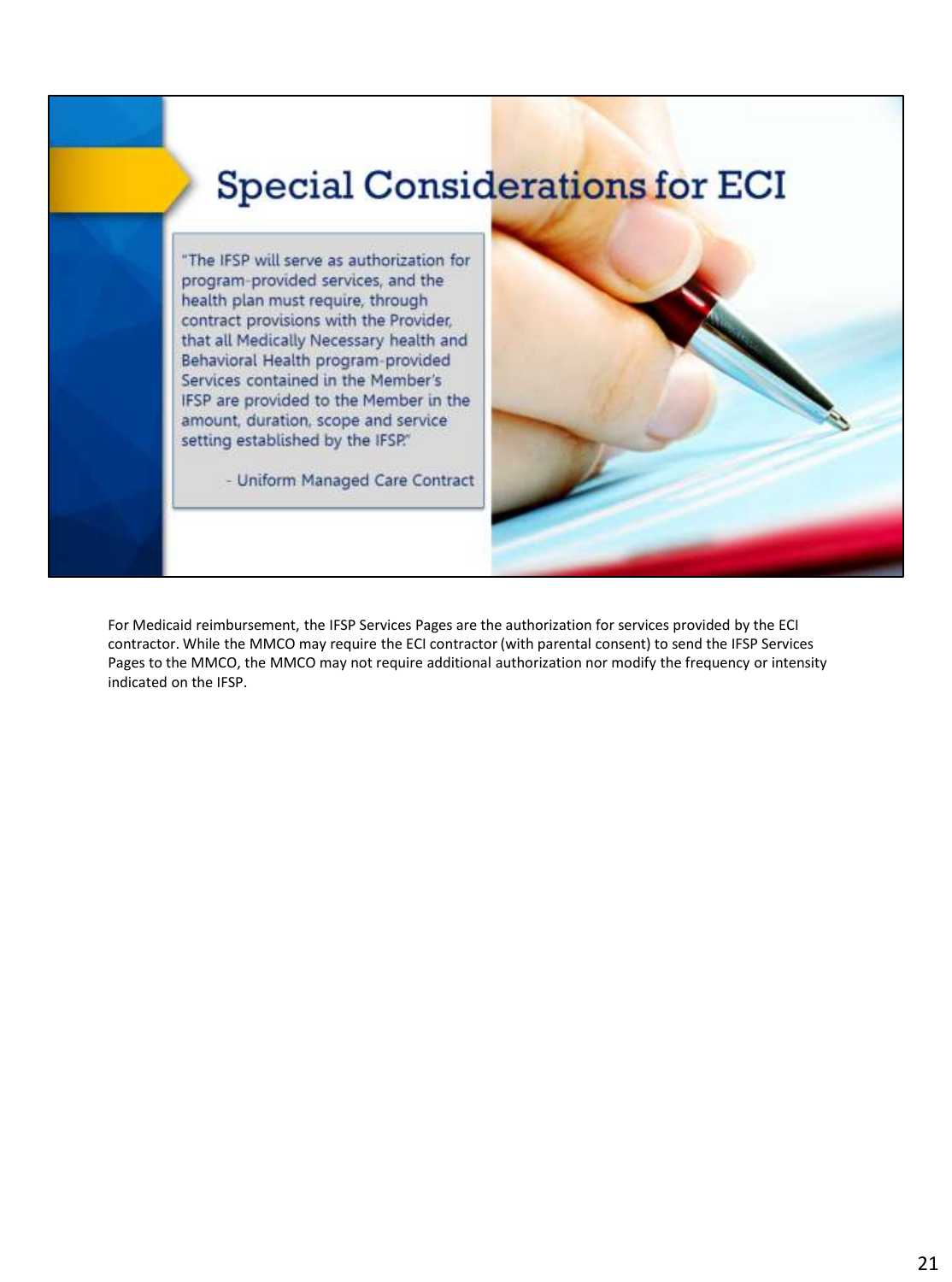# **Special Considerations for ECI** • Any valid diagnosis • In home, even if not home-bound • Two services can be provided at the same time

Most medical services are restricted to certain diagnoses for obvious reasons. Special consideration is given to ECI services in that ECI services are not restricted to a limited set of diagnoses. For example, some third party payers will not pay for services for a child with a diagnosis of development delay. The Medicaid ECI policy, on the other hand, accepts the diagnosis of development delay and the MMCOs must follow this policy. Please remember that the diagnosis code used on the claim must be a valid code that is appropriate for the service being provided.

Another common area of restriction across third party payers is to provide services in the home only when the individual is homebound. Once again special consideration is given to ECI. MMCOs cannot deny payment for services provided in the child's home because the child is not homebound. The Medicaid ECI policy allows reimbursement for ECI services provided in the child's home, the service provider's office or clinic, and other locations such as playgrounds, stores, restaurants, and daycares. The MMCOs are required to follow this policy.

Some third party payers build their automated billing systems to deny payment for more than one service on the same day. The Medicaid ECI policy, however, allows the provision of a combination of PT, OT, ST, or SST when the IFSP indicates necessity for two services to be provided at the same time and the parent(s) have agreed on the two services being provided at the same time. The MMCOs are required to follow this policy as well.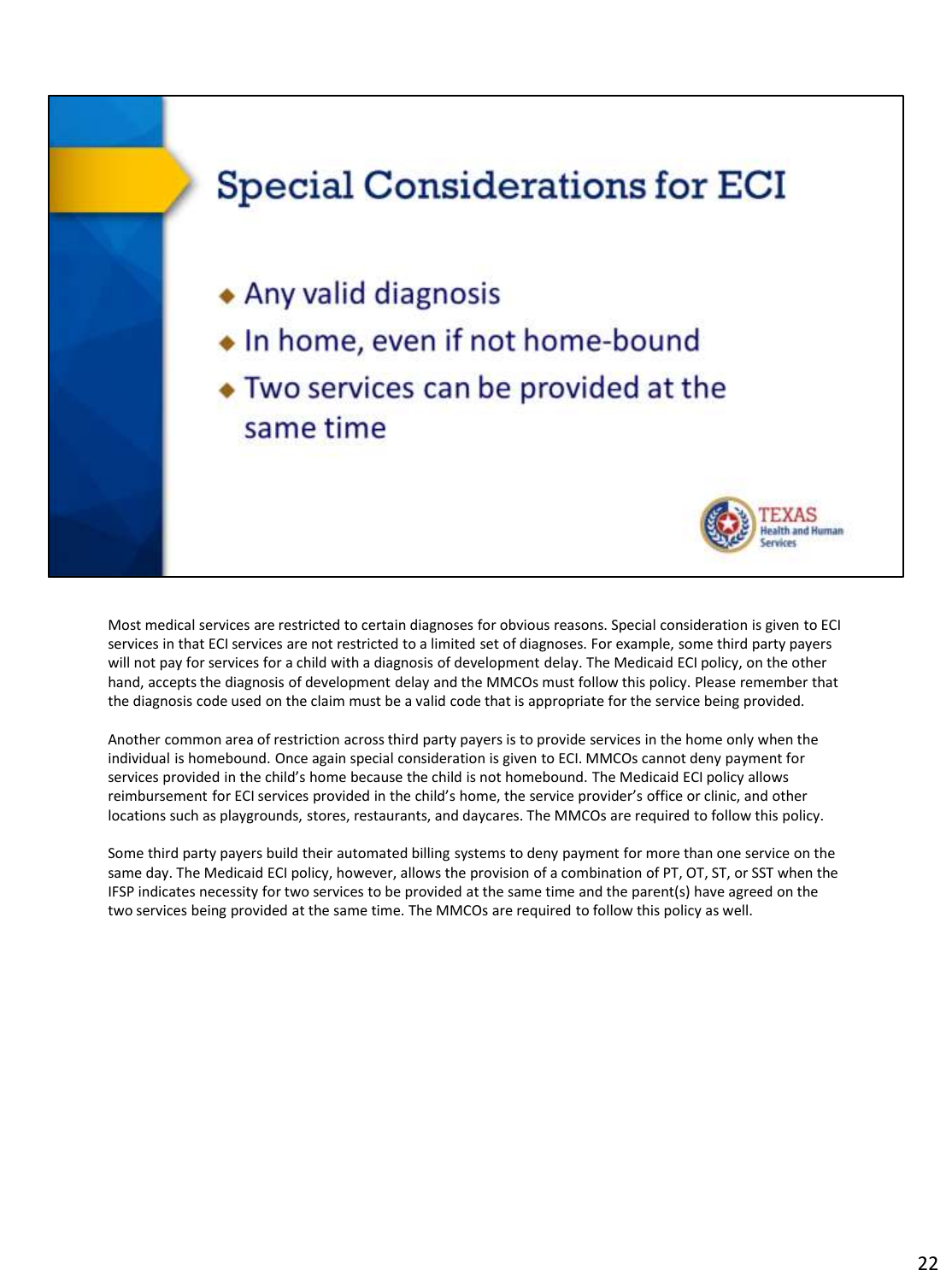

An area of frequent confusion occurs when the ECI-enrolled child also receives OT, PT, or ST from non-ECI providers. The MMCOs cannot limit ECI services because the child is or will be receiving services from a non-ECI provider. Conversely, the child cannot be denied access to medically necessary Medicaid covered services because the child is or will be receiving ECI services. The state expects the MMCO, ECI Contractor, non-ECI provider, and parent to collaborate to determine the services that are best for the child and family. The MMCO is responsible for determining the medical necessity of the services to be provided by the non-ECI provider. The best citation for the child's entitlement to the services provided by the ECI contractors is US Dept. of Ed. letter dated Sept. 4, 2007. T[he citation for the child's entitlement to Medicaid funded services](http://www2.ed.gov/policy/speced/guid/idea/letters/2007-3/kane090407ifsp3q2007.doc) is the Social Security Act  $$1905(r)(5).$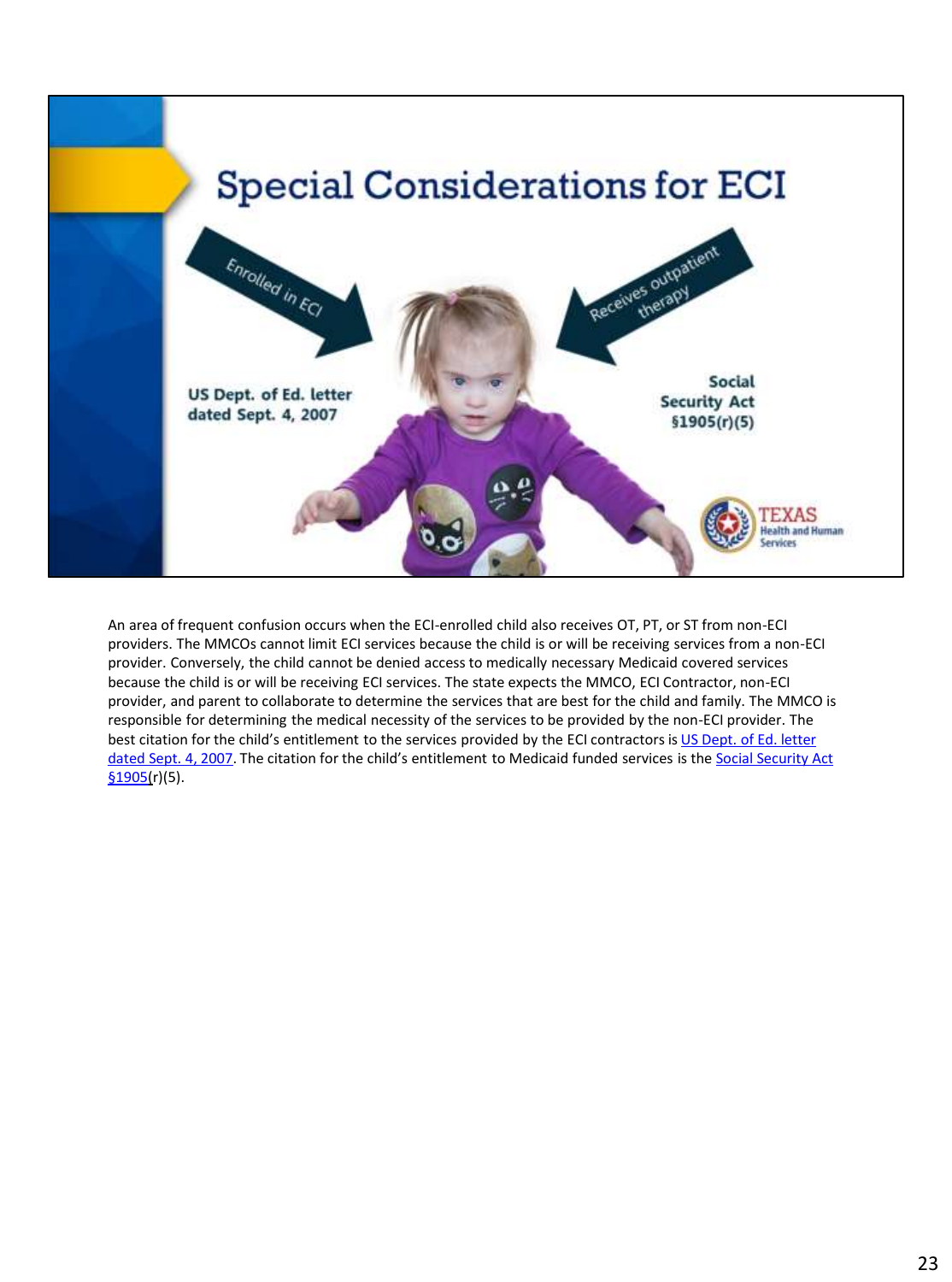

As an ECI contractor, take the opportunity to form relationships with MMCOs to negotiate contracts, rates, and to give input regarding expected procedures and processes that may impact you, the ECI contractor.

When working with the MMCOs it is important to remember that ECI contractors have a number of special considerations that require the MMCOs to deviate from their normal processes when doing business with ECI contractors. Given that the MMCOs do business with thousands of providers across most of the Medicaid services and provider types, the MMCO personnel may not have immediate recall of all of ECI's special considerations. Therefore it is advantageous for the ECI contractors to be aware of these special considerations so the ECI contractors can effectively negotiate and advocate for their agencies, families, and children. ECI contractors are encouraged to cite the applicable section of the Uniform Managed Care Contract (UMCC) when educating their MMCO partners.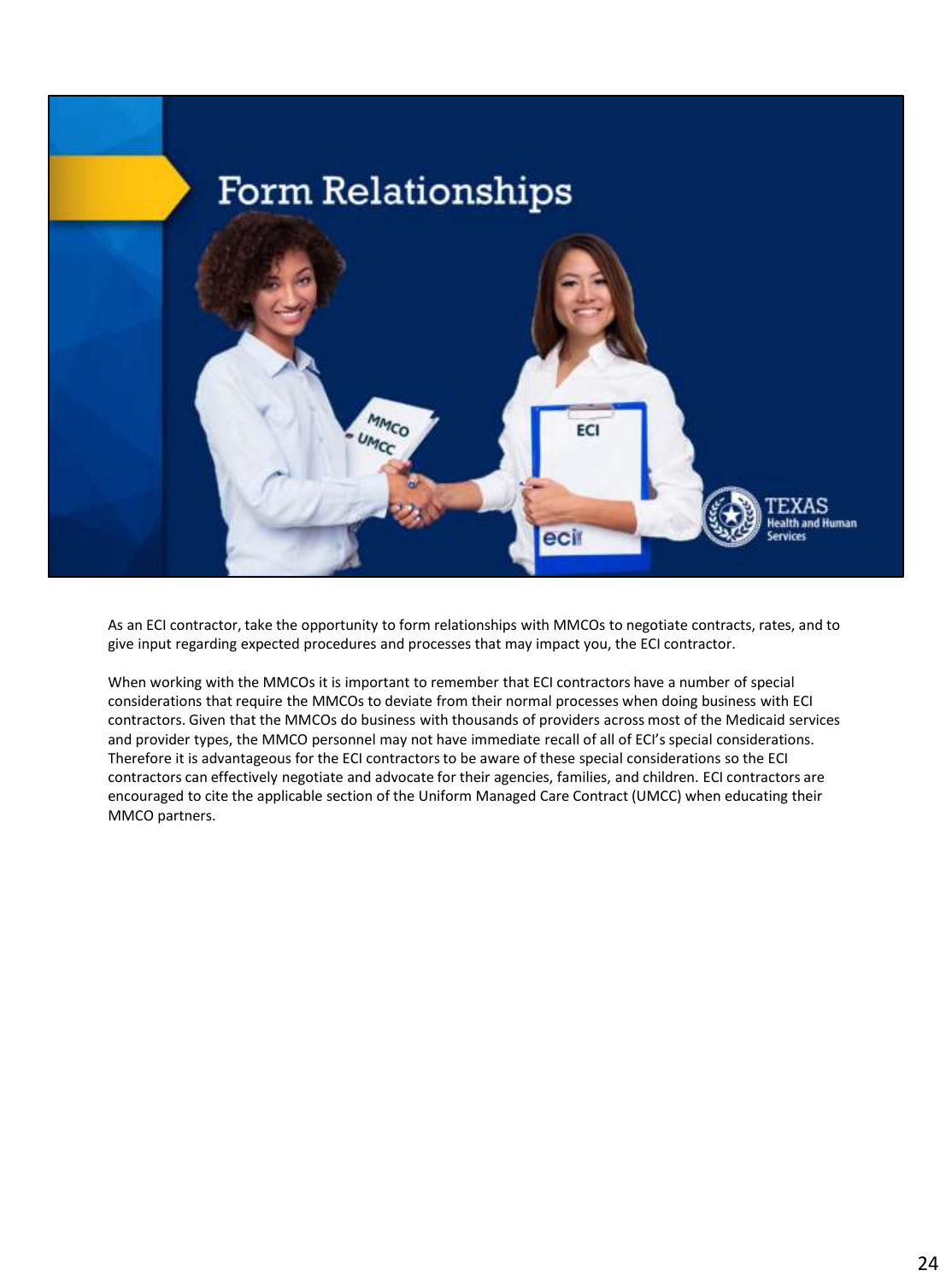

Being knowledgeable about the MMCO contract is crucial to forming and maintaining a functional relationship with the MMCOs. There are contractual requirements specific to STAR Health and STAR Kids, so each of those contracts go into the requirements that are specific to those managed care products. Another document that can provide guidance is the Uniform Managed Care Manual which defines procedures that the MMCOs must follow to meet their contractual requirements. The manual also provides interpretation and clarification on contractual requirements.

[Website: https://hhs.texas.gov/services/health/medicaid-chip/provider-information/managed-care-contracts](https://hhs.texas.gov/services/health/medicaid-chip/provider-information/managed-care-contracts-manuals)manuals